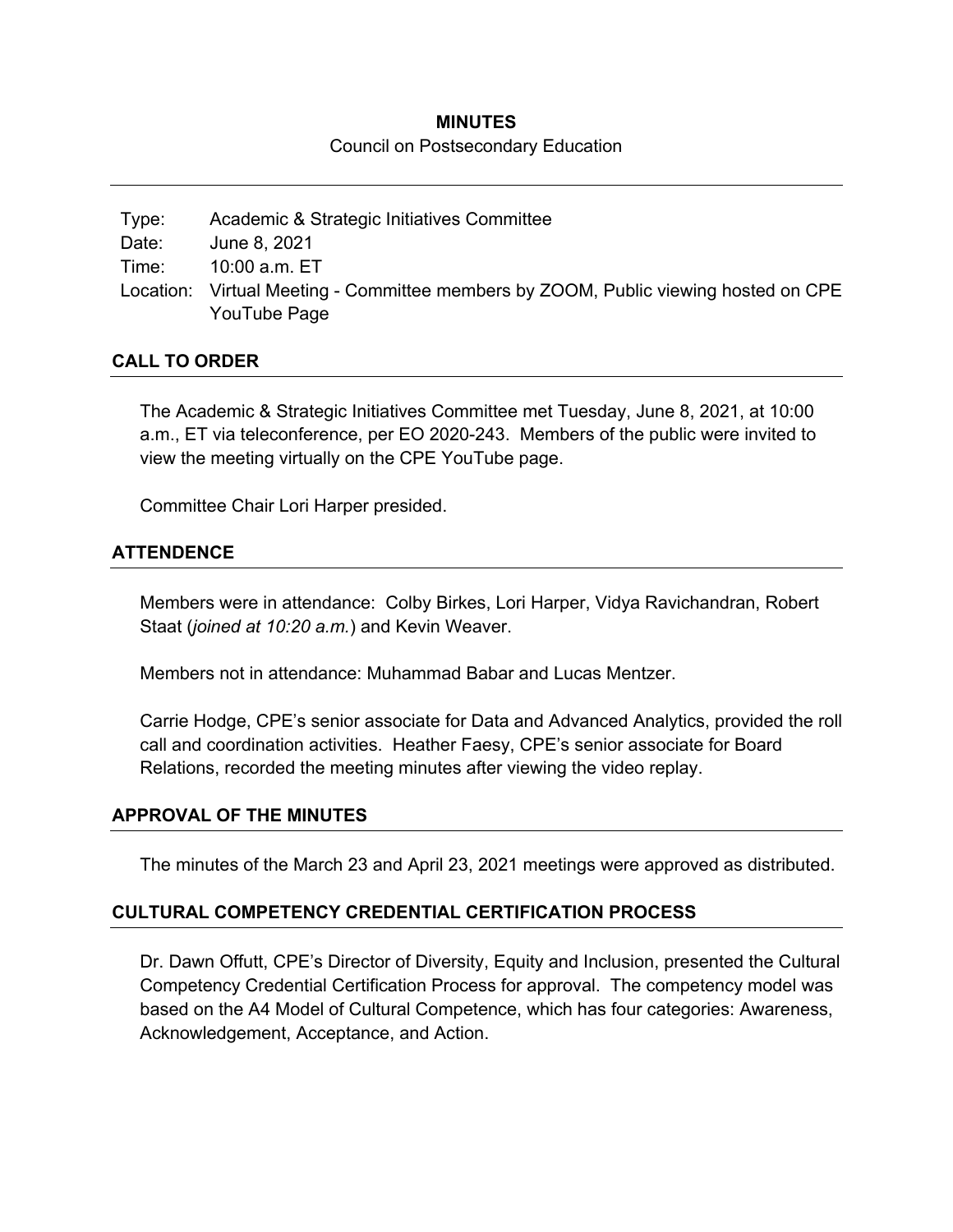MOTION: Mr. Weaver moved the Committee approve the proposed Certification Process, and recommend approval by the Council at its June 25, 2021 meeting. Ms. Ravichandran seconded the motion.

VOTE: The motion passed.

## **2022-24 ACADEMIC READINESS INDICATORS**

Dr. Amanda Ellis, CPE's Associate Vice President of K-12 Policies and Programs, presented the proposed 2022-24 Academic Readiness Indicators. The proposed indicators included the addition of ACCUPLACER, EdReady, and an unweighted, cumulative GPA of 3.0. CPE staff will continue to analyze data, over the next three years to determine the predictability of each indicator and adjust accordingly.

MOTION: Mr. Weaver moved the Committee approve the proposed 2022-24 Academic Readiness Indicators, and recommend approval by the Council at its June 25, 2021 meeting. Mr. Birkes seconded the motion.

VOTE: The motion passed.

#### **STATEWIDE ACADEMIC PROGRAM REVIEW POLICY**

Dr. Melissa Bell, CPE's Vice President of Academic Affairs and Student Success, presented the revised Statewide Academic Program Review Policy. The proposed process combines the methodology and analytical tools developed by Gray Associates over the last two years with existing institutional processes to continue the focus on institutional mission alignment, unnecessary duplication, and efficiency and integrates a greater emphasis on alignment with the statewide postsecondary strategic agenda.

MOTION: Dr. Staat moved the Committee approve the revised Statewide Academic Program Review Policy, and recommend approval by the Council at its June 25, 2021 meeting. Mr. Weaver seconded the motion.

VOTE: The motion passed.

### **PROPOSED NEW ACADEMIC PROGRAMS**

Dr. Melissa Bell, CPE's Vice President for Academic Affairs and Student Success presented five proposed new academic programs for review and approval. KRS 164.020 (15) empowers the Council on Postsecondary Education to define and approve the offering of all postsecondary education technical, associate, baccalaureate, graduate,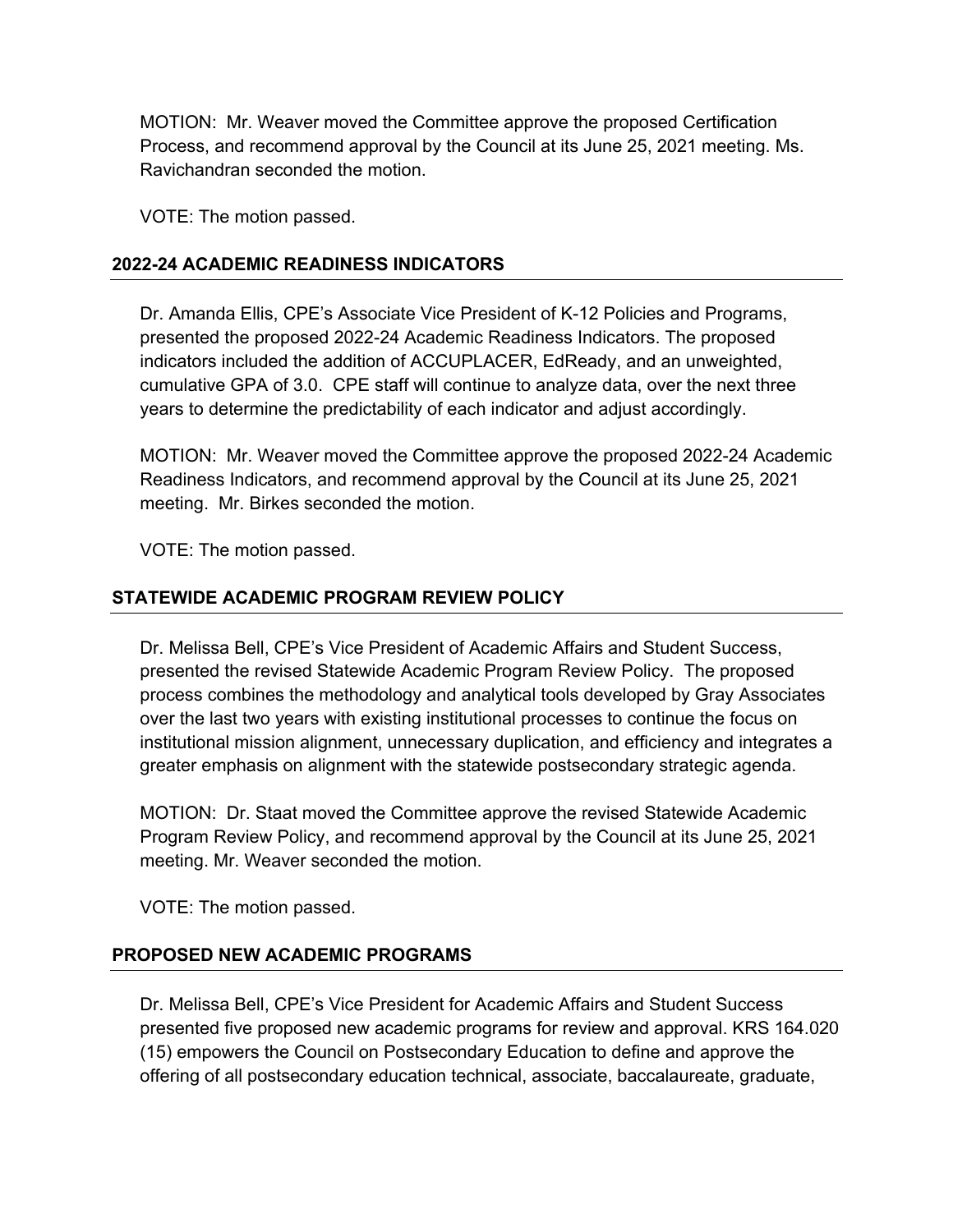and professional degree, certificate, or diploma programs in the public postsecondary education institutions.

Council staff reviewed the following proposed programs and recommended approval.

# **Northern Kentucky University**

## Health Administration (M.S.), CIP Code 51.0701

Presented by: David Tataw, Associate Dean, College of Health Professions This 33 credit hour program would replace the current Masters of Science in Health Sciences and would target early and mid-careerists in medical and health services management. It features an integrated curriculum based on core competencies that drive success and aligns with accreditation standards for the Commission on Accreditation of Healthcare Management Education.

MOTION: Dr. Staat moved the Committee approve the proposed program from Northern Kentucky University, and recommend approval by the Council at its June 25, 2021 meeting. Mr. Weaver seconded the motion.

VOTE: The motion passed.

## **University of Kentucky**

### Aerospace Engineering (B.S., M.S., and PhD), CIP Code 14.0201

Presented by: Michael Renfro, Department Chair

The proposed BS degree program would provide a rigorous foundation in the fundamental principles of modern aerospace science and engineering. The program's main objective is to prepare its students for aerospace research and development in industry, government, and academia. The 30 credit hour MS program offers a thesis option (intended for full-time students) and a non-thesis option (intended for part-time, employed students). The PhD program is a research degree granted on the basis of demonstrated broad knowledge of aerospace engineering and in-depth study in a specific area leading to a dissertation reflecting original work by the doctoral candidate.

### Biostatistics (M.S.), CIP Code 26.1102

Presented by: Amanda Ellis, Assistant Professor, Biostatistics This program aims to train students in methodological skills foundational to biostatistics and thus meet the needs of individuals who seek to work in the healthcare, government health agencies, biomedical research, or pharmaceutical industry. Students will benefit from experiential learning opportunities and formal training in the application of descriptive and inferential statistics specific to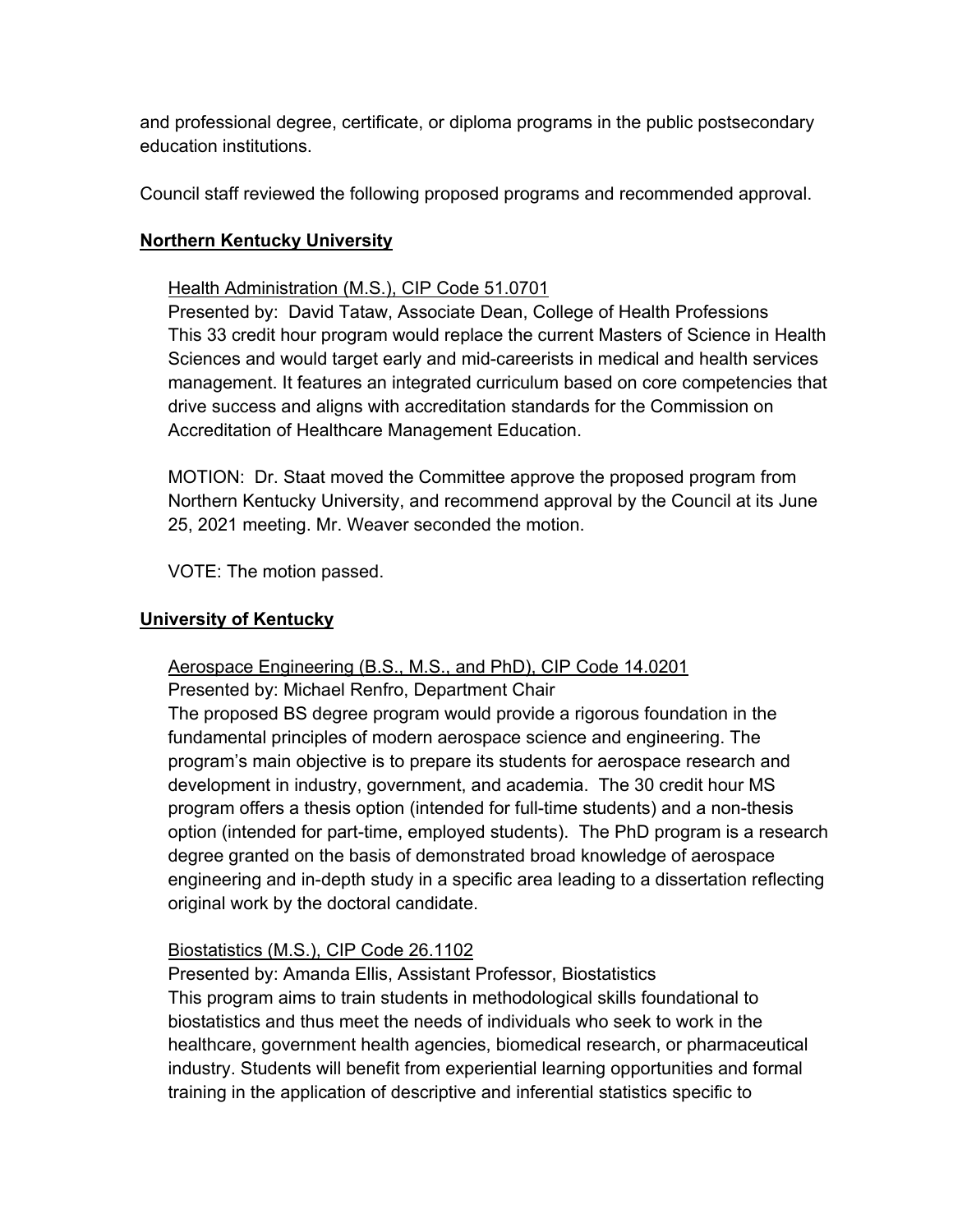biomedical research, clinical and translational studies, and public health and improving the health of populations.

# Computer Engineering Technology (B.S.), CIP Code 15.1201

Presented by: Nelson Akafuah, Associate Director, Institute of Research for Technology Development

The degree prepares students to succeed in the design, implementation, integration, and support of computer-based and network systems that are critical to the success of enterprises, projects, research and development, and technical goals. It is designed as a feeder-completer program in which students earn an Associate in Applied Science (AAS) in CPT from the Bluegrass Community and Technical College (BCTC) and then a BS in CPT from the University of Kentucky (UK). In this arrangement, the UK will offer only Junior and Senior level coursework.

# Lean Systems Engineering Technology (B.S.), CIP Code 15.9999

Presented by: Nelson Akafuah, Associate Director, Institute of Research for Technology Development

This program prepares students with advanced skills in continuous improvement processes design to improve efficiency and gives students the skills needed to improve quality output, streamline operations and reduce waste. It focuses on developing lean manufacturing skills of students, training them how to deliver advanced, competitive products that exceed customer expectations and providing them with the ability to deliver the right product to the right place at the right time. The proposed four year BS in LST is designed as a feeder-completer program in which students earn an Associate in Applied Science (AAS) in Integrated Engineering Technology (IET) from the Bluegrass Community and Technical College (BCTC), and then a BS in LST from the University of Kentucky (UK). In this arrangement, the UK will offer only Junior and Senior level coursework. MOTION: Mr. Weaver moved the Committee approve the six proposed programs from the University of Kentucky, and recommend approval of all six by the Council at its June 25, 2021 meeting. Dr. Staat seconded the motion.

VOTE: The motion passed.

### **University of Louisville**

### Computer Science (B.A.), CIP Code 11.0701

Presented by: Wei Zhang, Chair, Department of Computer Engineering and Computer Science

This program was developed in response to the existing need for technical jobs throughout Kentucky and trains students to become well-equipped computer scientists but also excel in other areas of studies of interest, allow for careers that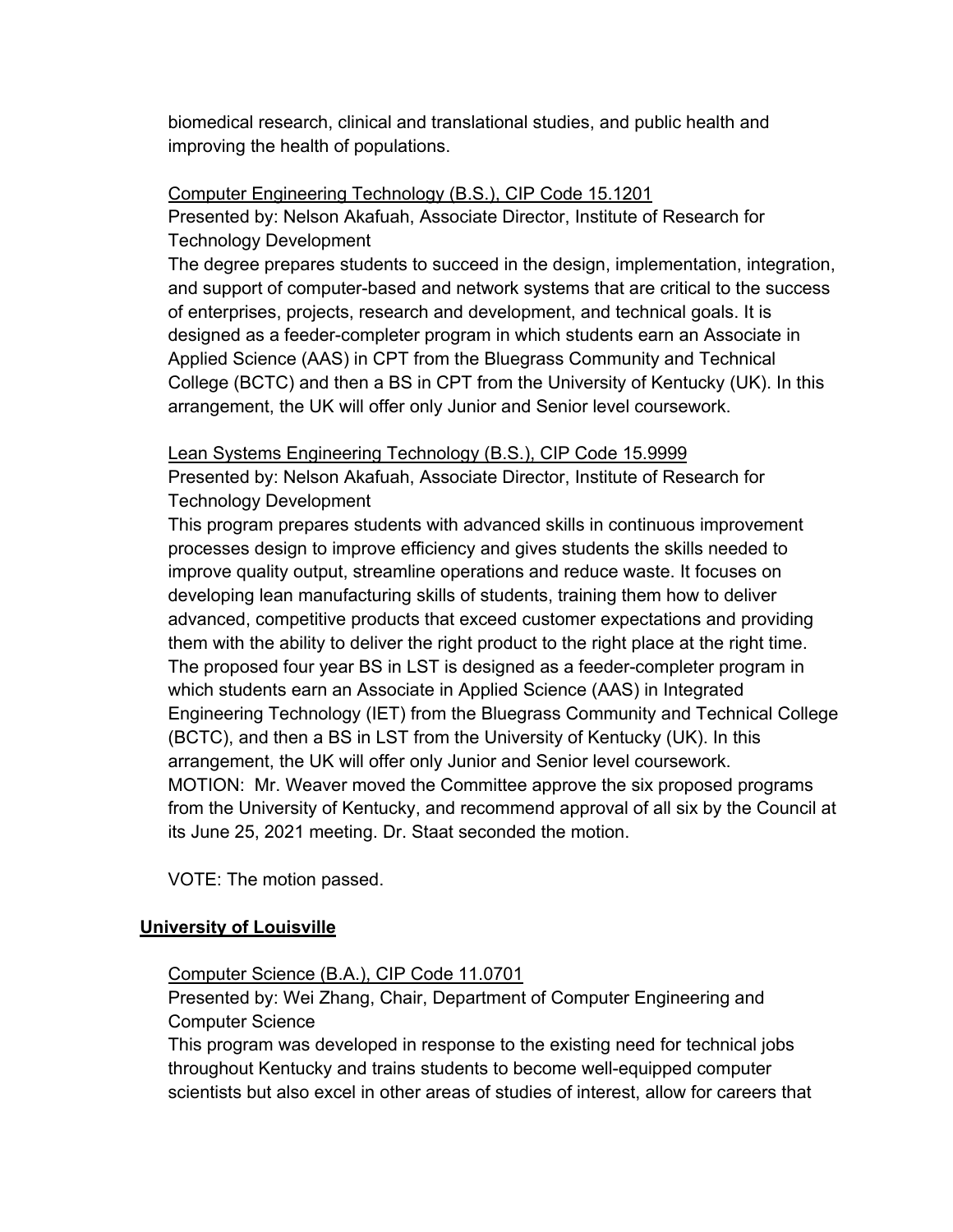demand broad knowledge bases. The program is designed to be eight semesters long with two co-ops (or internships) in between.

## Doctor of Social Work, CIP Code 44.0701

Presented by: Bibhuti Sar, Professor, Kent School of Social Work This program is a practice doctorate degree is intended to prepare social workers to assume advanced professional roles such as master practitioner, educator, administrator, policy practitioner, or leader in settings where social workers practice. It is designed to educate social workers holding a master's degree with at least two years of post-Master's experience to become future practitioner scholars in teaching and social service leadership. It is a 44-credit hour, 100% fully online degree program taught through synchronous & asynchronous models, with no on-campus residency requirements.

MOTION: Dr. Staat moved the Committee approve the two proposed programs from the University of Louisville, and recommend approval of both by the Council at its June 25, 2021 meeting. Mr. Birkes seconded the motion.

VOTE: The motion passed.

# **DATA, RESEARCH AND ADVANCED ANALYTIC UNIT UPDATE**

Dr. David Mahan, CPE's Associate Vice President, Data, Research and Advanced Analytics, discussed the newest research brief on income disparities along racial and ethnic lines, and reviewed research that will be released in the coming months.

# **SUMMER BRIDGE PROGRAM GRANTS**

Dr. Ellis discussed the summer bridge program grants, which were awarded to support the preparation of students for early college success. CPE approved proposals from 21 institutions and as a result \$1.5 million in grant money was distributed to provide support summer opportunities for more than 1,800 high school and first-year college students across the state.

# **STATEWIDE STRATEGIC AGENDA DEVELOPMENT**

The CPE is directed by KRS 164.020 to develop a statewide strategic agenda for the public postsecondary education system and revise it on a regular cycle.

CPE consulted with the EKU Facilitation Center to conduct an intensive qualitative study as part of the overall environmental scan. Ms. Stefanie Ashley from the EKU Facilitation Center provided an overview of the major findings from the environmental scan.